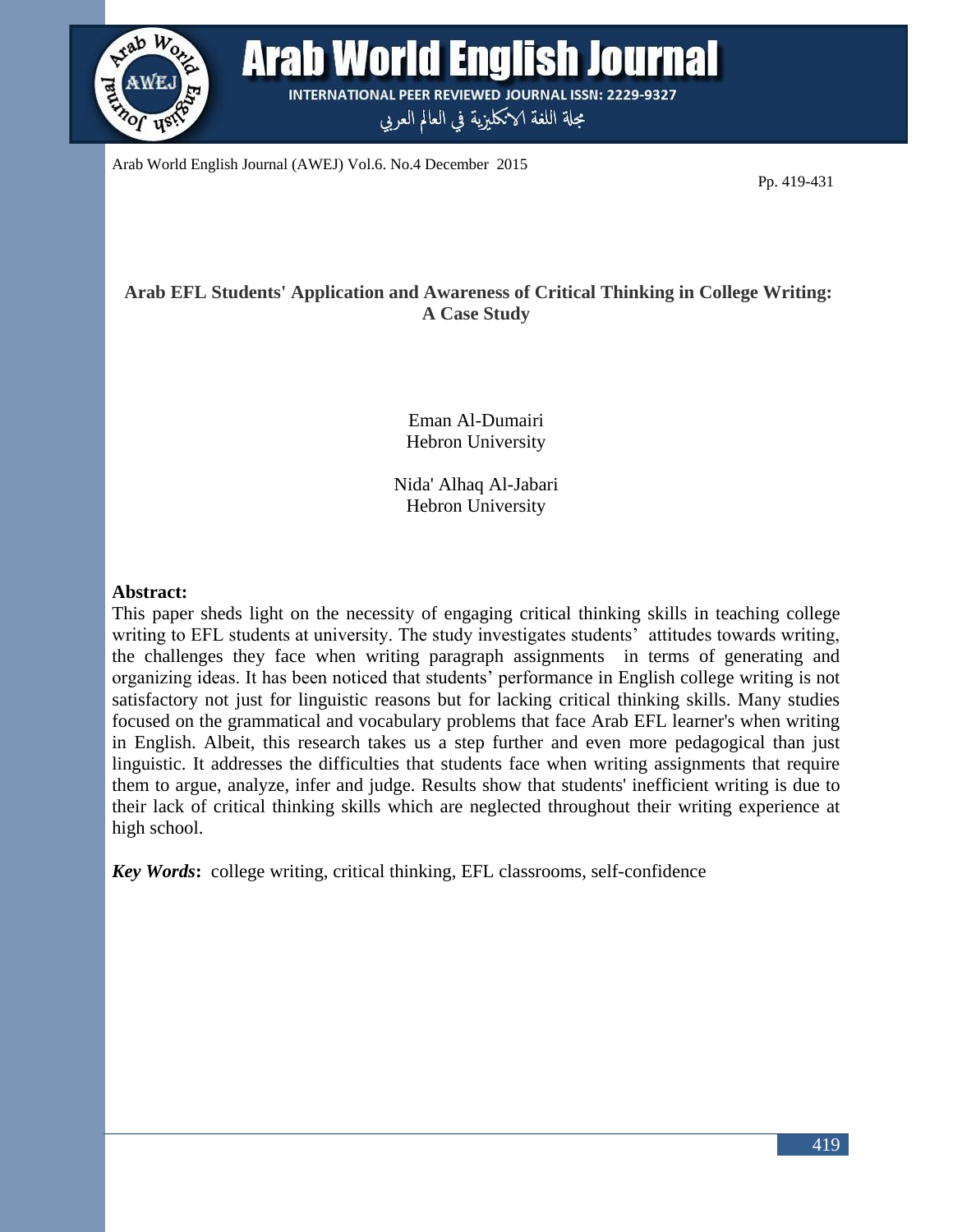#### **Introduction:**

J. K. Rowling writes in the biography on her website that she was on a train when the idea for Harry Potter "fell into my head." She did not have paper or pen, so for the four-hour train ride all she could do was to think. Her mind came up with an idea, and she valued that idea; she was confident that idea was going to grow big, so she let her mind work freely, create and analyze utilizing all the knowledge she has acquired throughout her life. The result was a delightful series of children book, captivating readers in sixty nine languages around the world and turning a depressed mother living a stressful life in London into a billionaire author and philanthropist.

The example mentioned about shows how writing is a thinking process; it starts at the very moment of generating an idea and ends up with words on paper. Arapoff (1967) argues that "writing is much more than an orthographic symbolization of speech; it is, most importantly, a purposeful selection and organization of experience. By experience she means "all thoughtsfacts, opinions, or ideas, which require active thinking." while teaching grammar is teaching students "not to think." (p. 33). Elbow (1998) states that students need to have ideas in order to write well. They need to create ideas and then think critically about these ideas

Obviously, teaching writing at college is not the same as teaching the other language skills. It is more than teaching grammar or sentence skills and how to use them; furthermore, it entails addressing other issues related to "thinking actively", thoughts, decisions, logic and reason. In other words, students need to learn to think critically in order to learn to write effectively. Their writing can be described as effective if it includes good ideas that are well organized and well supported.

Improving writing and critical thinking skills is essential to EFL university students. For one thing, university students need to be independent thinkers and active citizens, especially if they live in "societies that suffer political and socioeconomic problems." (Shaila & Trudell 2010) Another reason is that EFL students need to use the knowledge gained whether through life experience or education when they produce their own writings, whether when writing thesis, curriculum vitae, research papers, proposals, letters or essays. In all of these, they need to show strength by deciding on a purpose for their piece of writing, expressing their thoughts and beliefs, convincing and arguing. This can be only done when one has the ability to think independently, use the knowledge acquired through life experience or education, analyze and organize ideas; that is by implementing critical thinking. Another important reason for the need of developing independent and reasonable thinking for EFL university students is that they can easily access so much information through the Internet much of which is either second-hand, unattributed or unverified.

Therefore, when teaching writing, an instructor has more to do than just teaching linguistics and structures; a teacher has to work on the students' thinking, not just to make them think, but to make them think critically. The question is how far teachers are aware of the importance of addressing critical thinking while teaching writing. On the other hand, how willing students are to improve their thinking and learn to think critically.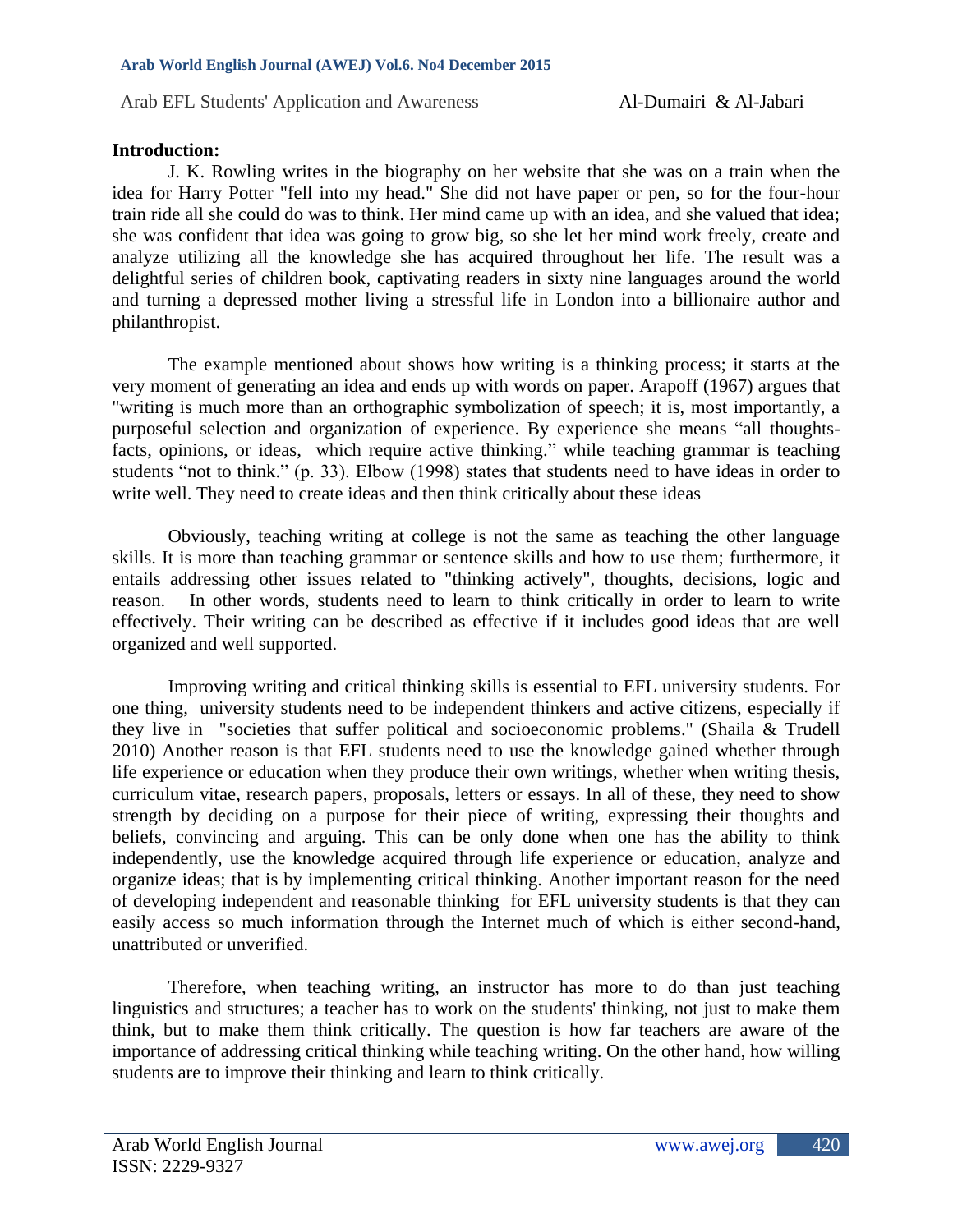# **Critical thinking**

"Critical thinking" is not an easy concept to define for it means different things to different people in different contents. The online Oxford Dictionary defines critical thinking as " The [objective](http://www.oxforddictionaries.com/definition/english/objective#objective__4) [analysis](http://www.oxforddictionaries.com/definition/english/analysis#analysis__6) and [evaluation](http://www.oxforddictionaries.com/definition/english/evaluation#evaluation__2) of an issue in order to form a judgment." On the other hand, Cambridge online dictionary defines critical thinking as "the process of thinking carefully about a subject or idea, without allowing feelings or opinions to affect you."

Shirkhani & Fahim 2011 define critical thinking as individual's ability to think and make correct decisions independently.

Facione (2011) argues that all the definitions that have been proposed for critical thinking agree that critical thinking is good thinking which is opposite to "irrational, illogical thinking". Facione also asserts the difficulty of providing an exact definition of critical thinking. He presents experts opinion in which an international group of experts was asked to try to form a consensus about the meaning of critical thinking. He quotes from the consensus statement of the national panel the following as "core critical thinking skills".

- Interpretation: " To comprehend and express the meaning or significance of a wide variety of experiences, situations, data, events, judgments , conventions, beliefs, rules, procedures, or criteria".
- Analysis: " To identify the intended and actual inferential relationships among statements, questions, concepts, descriptions, or other forms of representation intended to express belief, judgment, experiences, reasons, information, or opinions".
- Inference: " to identify and secure elements needed to draw reasonable conclusions; to form conjectures and hypotheses; to consider relevant information and to reduce the consequences flowing from data, statements, principles, evidence, judgments, beliefs, opinions, concepts, descriptions, questions, or other forms of representation".
- Evaluation: "to assess the credibility of statements or other representations that are accounts or descriptions of a person's perception, experience , situation, judgment, belief, or opinion; and to assess the logical strength of the actual or intended inferential relationships among statements, descriptions, questions, or other forms of representation".
- Explanation: "To state and to justify that reasoning in terms of the evidential, conceptual, methodological, criteriological, and contextual considerations upon which one's results were based, and to present one's reasoning in the form of cogent argument".
- Self-regulation: "Self-consciously to monitor one's cognitive activities, the elements used in those activities, and the results educed, particularly by applying skills in analysis, and evaluation to one's own inferential judgments with a view toward questioning , confirming, validating, or correcting either one's reasoning or one's results." (pp.9-10)

## **Engaging critical thinking in the EFL classroom**

There are a number of studies that tackle the importance of utilizing critical thinking skills in EFL classrooms for its definite impact on developing the learners language competence and use of the foreign language.

Shirkhani & Fahim (2011) ,for example, argue that critical thinking is an important aspect that needs to be enhanced among language learners because of its important role in developing effective language learning. The researchers suggest that promoting critical thinking skills in the classroom is the task of the teacher. Hence, they suggest some ways in which language teachers can enhance learners' critical thinking skills when learning a foreign language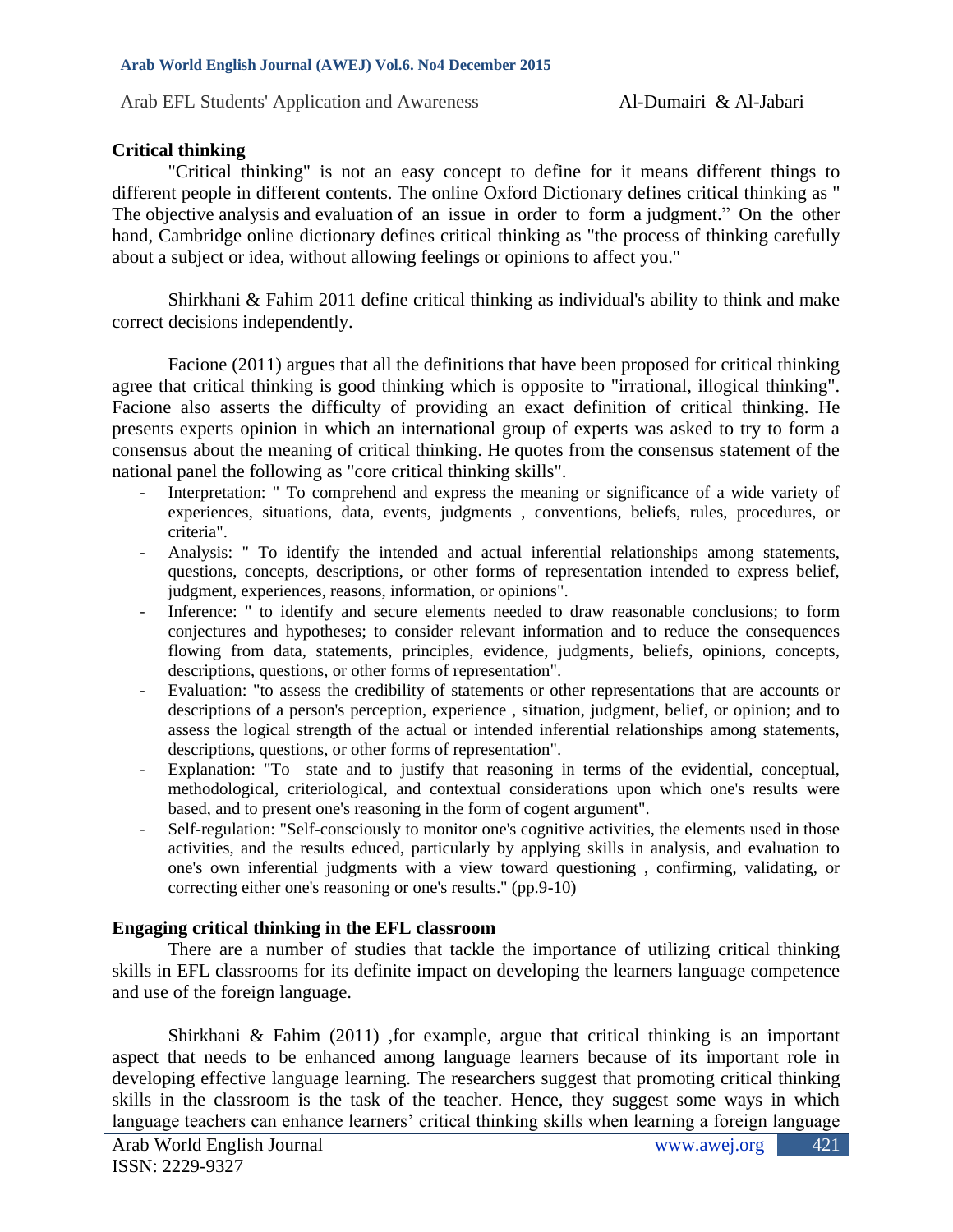by using authentic content-based materials and group-work, project-based and presentation activities that require critical thinking on the part of the learner.

Nikoopour, et al (2011) also investigate the relationship between critical thinking and the use of direct and indirect language learning strategies by Iranian learners. Their study revealed that there is a significant relationship between Iranian use of language learning strategies and their way of thinking. This important relation, they believe, can add to the ultimate success of language learners in the challenging language learning process. The researchers suggest that syllabus designers should consider incorporating critical thinking as one of the "effective elements in the academic process" so that they will be equipped with the needed analytical skills. The researchers also emphasize that students who were educated to think critically "will demonstrate more professionalism in the use of ideas, assumptions, inferences, and intellectual processes".

Huang (2011) explores how critical literacy and conventional literacy can be "simultaneously promoted" in an EFL reading and writing courses. He argues that learners can benefit from the simultaneous emphasis on both critical and "conventional literacy- code breakers, meaning makers, and text users." His study also emphasizes the need to assess critical literacy implementation from the students perspectives.

Moreover, Bendriss (2012) shows how the three dimensions of integrated curriculum, class-related activities, and out-of-class experience affect Arab students' critical thinking abilities. His study revealed that students attitude towards integrated curriculum and out-of class experience are the key factors that affect their critical thinking skills. He states that "some educators often points out that Arab students' academic performance in college is week because they graduate from secondary education systems that rely on rote memorization and neglect critical thinking skills." (P. 36)

Finally, Allamnakharah (2013) conducted a qualitative case study at King Abdul Aziz University and Arab Open University. His study examins students' perception of learning critical thinking in secondary pre-service teacher education programs . The findings of the study highlight the need for education reforms based on critical thinking to evaluate the quality of education in Saudi Arabia.

## **Statement of the problem**

It has been noticed that students' level of the writing assignments is not satisfactory due to the fact that they have difficulties in generating and organizing ideas logically, not ignoring the idea that they also make common linguistic mistakes.

## **Objectives of the study**

The study aims at investigating students' attitude towards the skill of writing, their awareness and application of critical thinking skills in writing and the influence of their writing experience at high school on their college writing development.

## **Research questions**

1. What is the students' general attitude towards critical thinking and writing?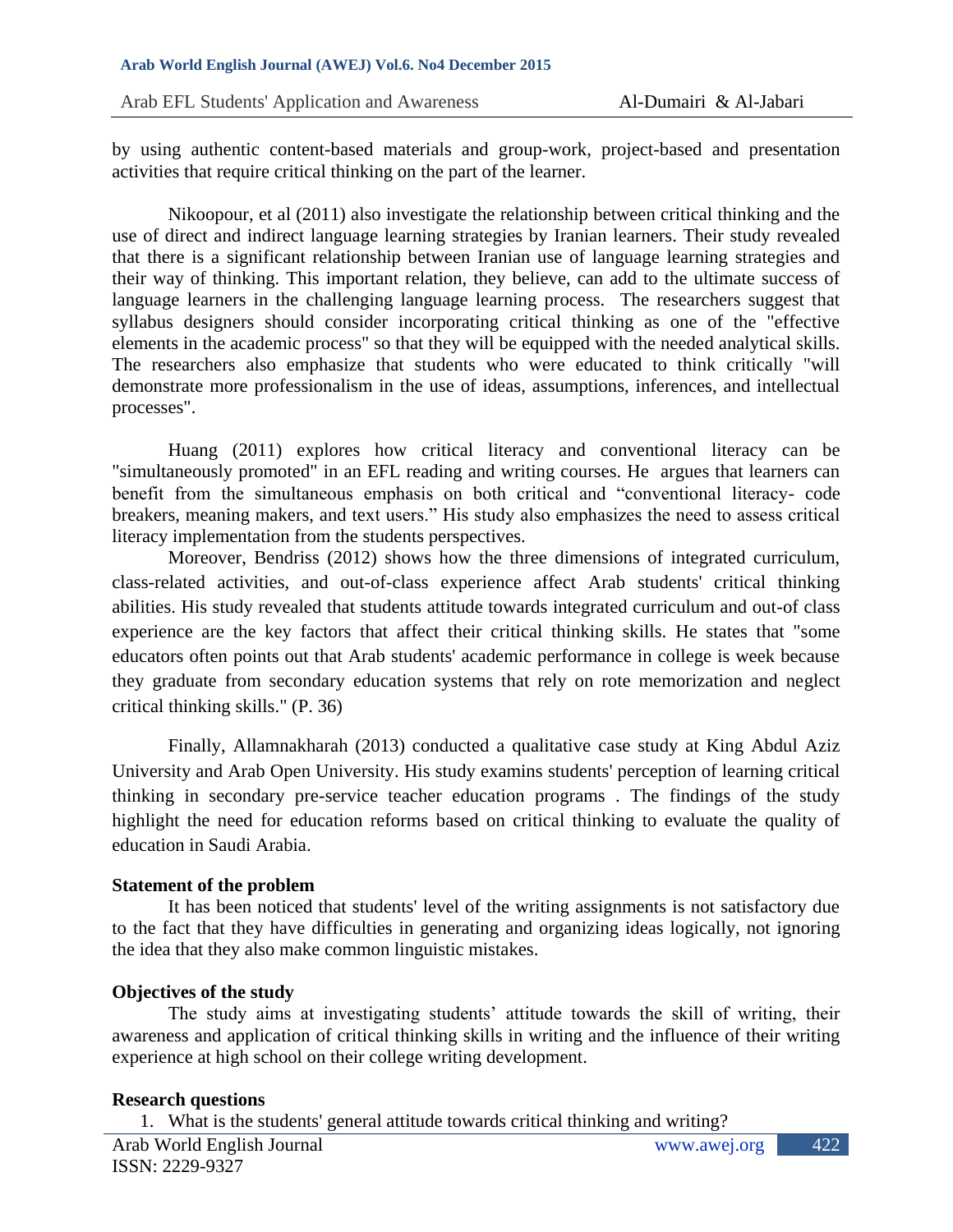- **2.** Are there statistically significant differences at ( $\alpha = 0.05$ ) in the students application and awareness of the critical thinking skills in EFL university level writing courses due to their grade in English in Tawjihi ( the name for the high school certificate in Palestine?
- 3. Are there statistically significant differences at ( $\alpha = 0.05$ ) in the students application and awareness of the critical thinking skills in EFL university level writing courses due to students' grade in English II course?

## **Significance of the study**

The study aims at investigating students' awareness and application of critical thinking skills in writing. The presented paper can be of beneficial to three main sectors. First, it will give important insights to syllabus designers in terms of the extent to which critical thinking should be implanted in the teaching materials.

Teachers will also take advantage from this study since it will draw their attention to the necessity of addressing critical thinking when teaching college writing as well as giving more appreciation to their students ideas, and so their students' writing assignments can be evaluated as being efficient in terms of the creatively generated ideas.

Taking into consideration the recent trend in the academic process which focuses on creating a learner-centered environment in teaching and learning, students will be the most important party. This is because they can reshape their views of the writing process. They will be encouraged to think out of the box and come up with creative ideas. In other words, they will go beyond providing error-free sentences only, and they will be encouraged to be more selfconfident to value their ideas.

## **Methodology**

## **Sample**

The current study has been conducted on second year university EFL students at Hebron University. All students are local citizens in the city of Hebron in Palestine.

The researchers aim at investigating the implementation of critical thinking among English majors in the Writing –I course at Hebron University. Twenty –one second-year students registered in this writing course in the summer semester 2015. The course is designed to give an introduction to writing skills mainly at the level of the paragraph and thus it prepares the ground for Writing-II which deals with essays. Students are taught the nature and purpose of the paragraph and are guided to write one according to a variety of purposes (contrastive, descriptive, argumentative and narrative) using clear, correct and logically-related sentences.

The textbook used in teaching this writing is *Exploring Writing: Paragraphs and Essays* by John Langan. As explained by the author, the main aim of the book is to teach students how to think logically in order to produce effective writing. At the very beginning of the first chapter of the book, Langan recalls the story that helped shape his book; his first college essay for which he received a C because it was "not badly written, but ill conceived" and that he "had not thought out " his "paper clearly."

As a prerequisite for this writing course (Writing I), all the students had taken English II writing course which focuses on sentence structure and writing error-free simple, compound, complex and compound-complex sentences.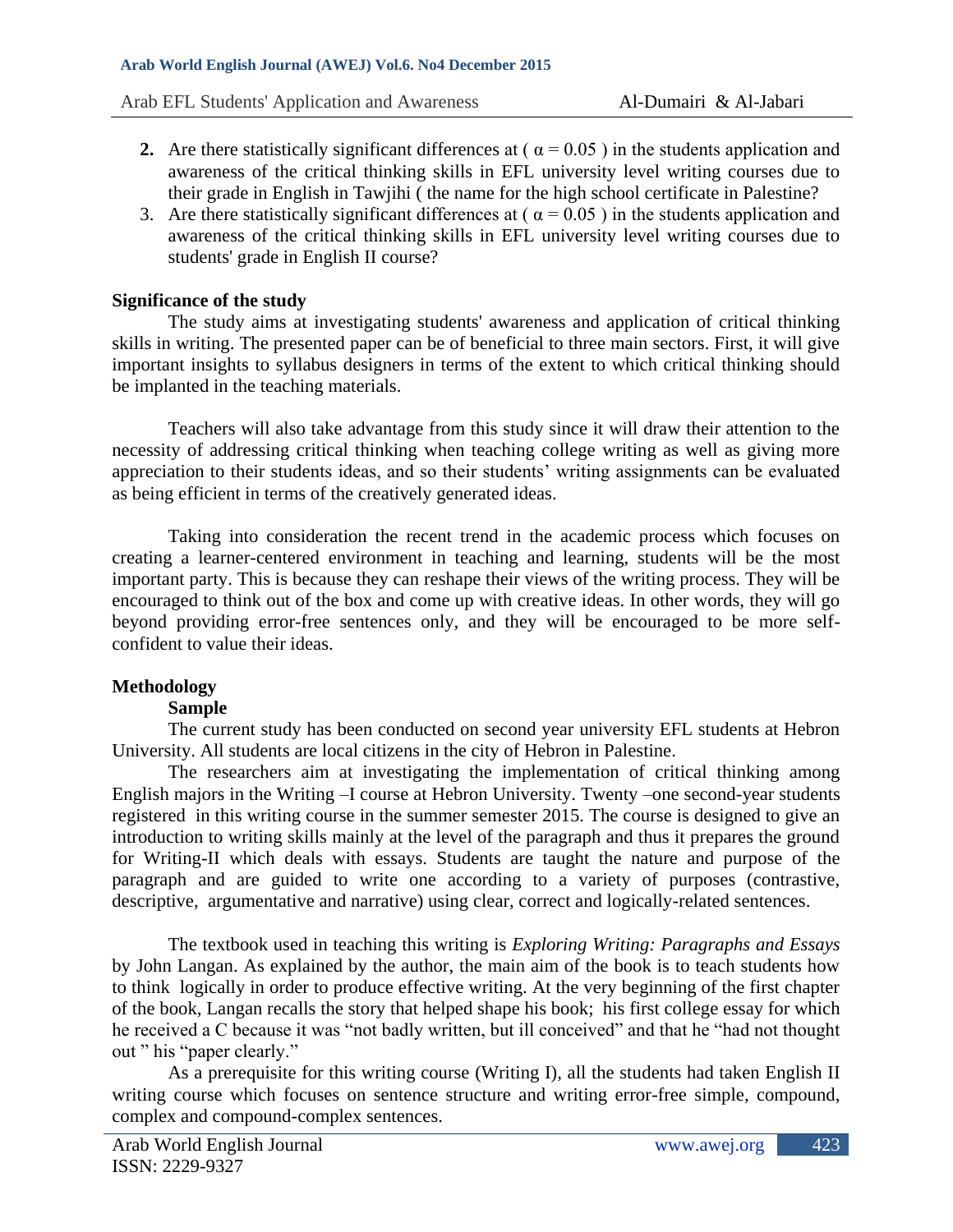#### **Instruments of the study**

As regard to this research, two instruments were used as the data collection tools:

1. A writing test.

The students were given the choice to write a paragraph about one topic. They were given three choices. (See appendix. 1). One of the topics was to write a descriptive paragraph about their city, village, or university. The other two choices required the students to write a paragraph including their opinion about argumentative topics where they needed to think and give reasons to support their points of view. The students were given forty minutes to write the paragraphs. It is worth mentioning that the researchers explained to the students that the test would be graded and considered by their teacher so that they could take it seriously.

2. A questionnaire

The researchers developed a three-part questionnaire for the students. (See appendix. 2). After the students had finished the writing test, the researchers collected their papers and distributed the questionnaire. The students were given fifteen minutes to fill out the questionnaire. The researchers here kindly asked the participating students to give honest responses, for the study would help improve the writing courses offered by the English Department further in the future.

The questionnaire consisted of three parts; the first part consisted of students personal data; their grade in English in *Tawjihi* ( the name for the high school certificate in Palestine) and their grade in English II, the prerequisite course to Writing I.

The second part contained the items of the questionnaire where students were asked to indicate their level of agreement with each one. The questionnaire focused on investigating students' responses to a number of core points related to critical thinking in writing:

- investigating the effect of teaching writing at high school English on their college writing,
- investigating students' self confidence,
- investigating students' understanding of their priorities in writing; whether writing errorfree sentences or producing good and creative ideas,
- and finally, investigating their awareness of critical thinking skills.

The third part of the questionnaire asked the students to include any further comments about their experience in writing throughout the writing course.

## **Statistical methods:**

After collecting questionnaires, the researchers recoded answers to numeric values. 5 degrees were given to strongly agree answer, 4 degrees were given to Agree answer, 3 degrees were given to Neutral answer, 2 degrees were given to disagree answer and one degree was given to strongly disagree answer .

The Statistical methods used in the analysis of the research are :

- 1. Frequencies and percentages to describe the variables.
- 2. Means (averages) and standard deviations to measure the students application of the critical thinking skills in EFL university level writing courses .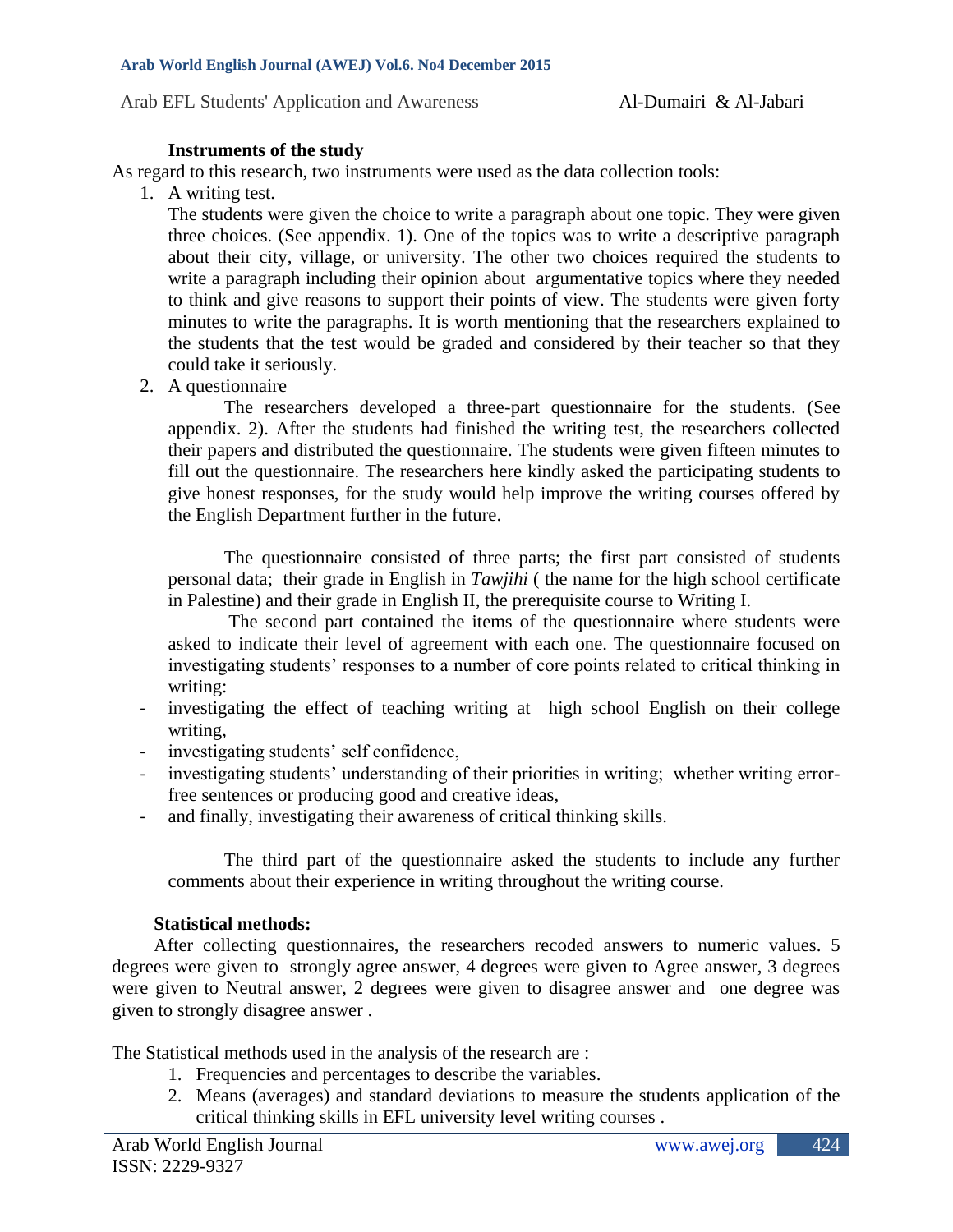- 3. The Analysis Of Variance(ANOVA) Test for testing the hypothesis.
- 4. Pearson Correlation Coefficients for validity.
- 5. Alpha (Cronbach) scales for Reliability.

## **Table 1:** *Correction key*

| Mean Range             | Level                      |
|------------------------|----------------------------|
| Less than 1.8          | The mean assumed very low  |
| 1.8 to less than 2.6   | The mean assumed low       |
| 2.6 to less than $3.4$ | The mean assumed medium    |
| 3.4 to less than $4.2$ | The mean assumed high      |
| More than or equal 4.2 | The mean assumed very high |

# **Results and findings**

## **Table 2:** *Demographic sample*

|                  | 70 79%  |    | 9.1   |
|------------------|---------|----|-------|
| Grade in English | 80 89%  |    | 50.0  |
| in Tawjihi       | 90 100% |    | 40.9  |
|                  | Total   | 22 | 100.0 |
|                  | 75 79%  | 11 | 50.0  |
| Grade in English | 80_89%  |    | 36.4  |
| 102 course       | 90 100% |    | 13.6  |
|                  | Total   | 22 | 100.0 |

## **Reliability:**

The Reliability scale (Alpha Cronbach) of the questionnaire was computed, and its value was ( 0.41). It is worth mentioning in this regard that the study was conducted in the summer semester 2015. Unlike the fall and spring semesters, the number of the registered students in the summer course is relatively small.

## **Research Questions**

**1.** What is the students' general attitude towards critical thinking and writing?

In order to answer these questions, mean and standard deviation of the questionnaire items were computed. The following table shows the results.

## **Table 3:** *Mean and standard deviation of the questionnaire items*

| The students' general attitude towards critical thinking  <br>and writing                          | Mean | Std.<br>Deviation | level        |
|----------------------------------------------------------------------------------------------------|------|-------------------|--------------|
| Writing assignments at university is more challenging $\vert 4.73 \vert$<br>than it was at school. |      | 0.46              | Very<br>high |
| I get higher grades when I write correct sentences.                                                | 4.05 | 0.72              | High         |
| I find memorizing vocabulary a priority in learning<br>English.                                    | 4.00 | 0.76              | High         |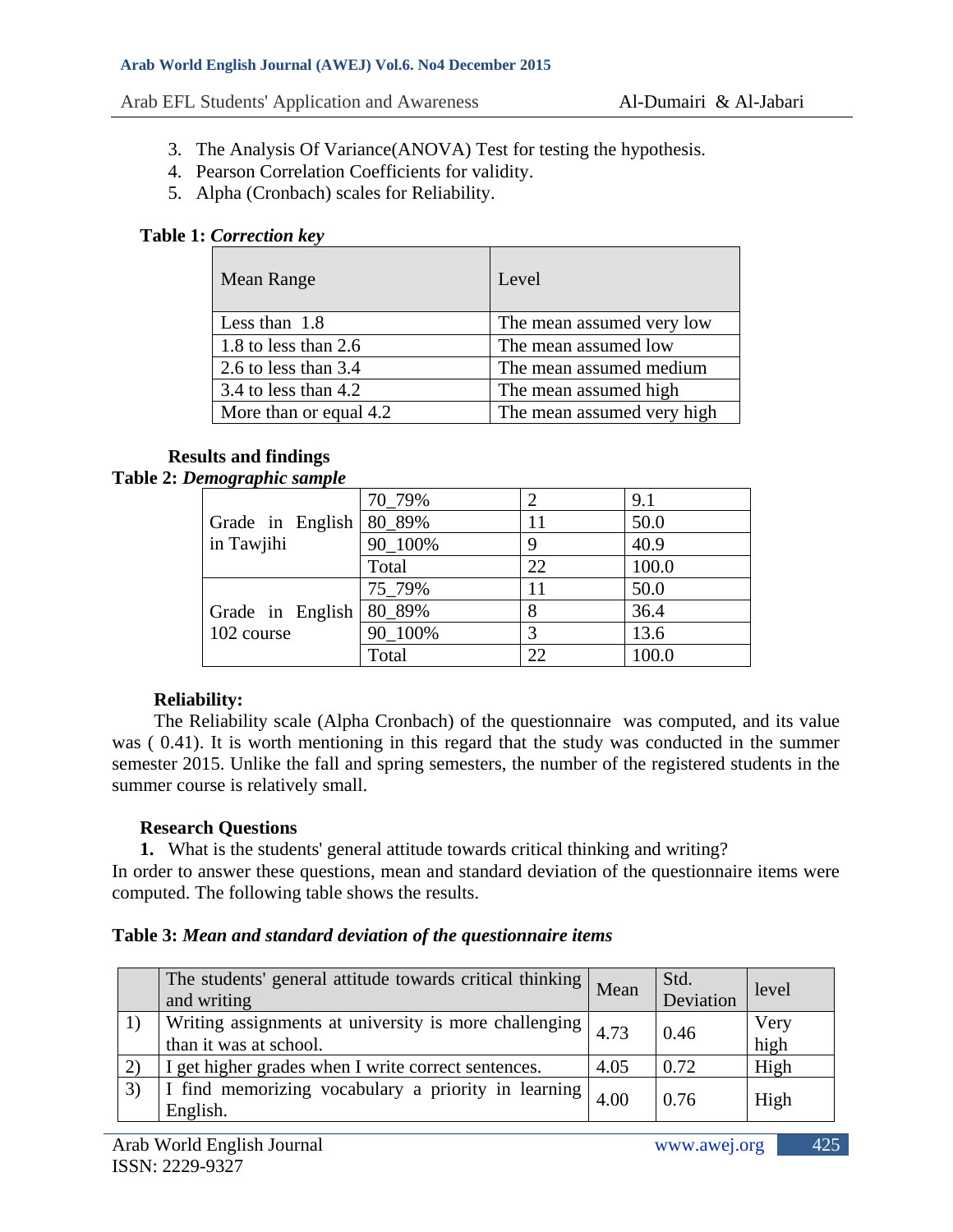#### **Arab World English Journal (AWEJ) Vol.6. No4 December 2015**

#### Arab EFL Students' Application and Awareness Al-Dumairi & Al-Jabari

| 4)  | When I was a school student, my writing assignments<br>were always limited to writing a formal letter or a<br>letter to a friend or describing a building or a place. | 3.86 | 1.13 | High   |
|-----|-----------------------------------------------------------------------------------------------------------------------------------------------------------------------|------|------|--------|
| 5)  | choosing to study English at university was my own<br>independent decision.                                                                                           | 3.82 | 1.37 | High   |
| 6)  | do not find it easy to write about topics that require<br>analysis, logical thinking, creative thinking, self-<br>reflection or explanation.                          | 3.64 | 0.79 | High   |
| 7)  | Writing is challenging for me because it requires me to<br>interpret, analyze, reflect on and explain a topic.                                                        | 3.64 | 1.09 | High   |
| 8)  | Throughout the writing course, I have developed my<br>thinking skills like interpretation, analysis, inference,<br>evaluation etc.                                    | 3.55 | 1.06 | high   |
| 9)  | When writing an assignment, I always choose to write<br>about easy topics that does not require me to think a lot<br>such as descriptive paragraphs.                  | 3.45 | 0.74 | High   |
| 10) | Writing is challenging because I always<br>make<br>grammatical, punctuation and spelling mistakes.                                                                    | 3.45 | 1.14 | High   |
| 11) | I get higher grades when I come up with creative and<br>logical ideas.                                                                                                | 3.41 | 1.10 | High   |
| 12) | when writing, I pay more attention to writing free error<br>sentences than to coming up with creative ideas.                                                          | 3.41 | 1.14 | High   |
| 13) | I find it challenging to write argumentative paragraphs<br>or contrast-comparative paragraphs.                                                                        | 3.36 | 0.79 | medium |
| 14) | I am always confident about the ideas I include in my<br>writing.                                                                                                     | 3.32 | 1.25 | medium |
| 15) | In English classes at high school, my teacher always<br>asked me to think logically and creatively about the<br>writing topic.                                        | 2.32 | 0.99 | Low    |
| 16) | When I was a school student, the English teacher<br>always focused on teaching us how to write free error<br>sentences.                                               | 2.27 | 1.24 | Low    |
|     | <b>Total Degree</b>                                                                                                                                                   | 2.66 | 0.29 | medium |

**2.** Are there statistically significant differences at ( $\alpha = 0.05$ ) in the students application and awareness of the critical thinking skills in EFL university level writing courses due to their grade in English in Tawjihi?

The existence of these differences in the students application and awareness of critical thinking skills in EFL university level writing courses will be tested by using one way analysis of variance(ANOVA) test. The following table shows means and standard deviations and results of this test: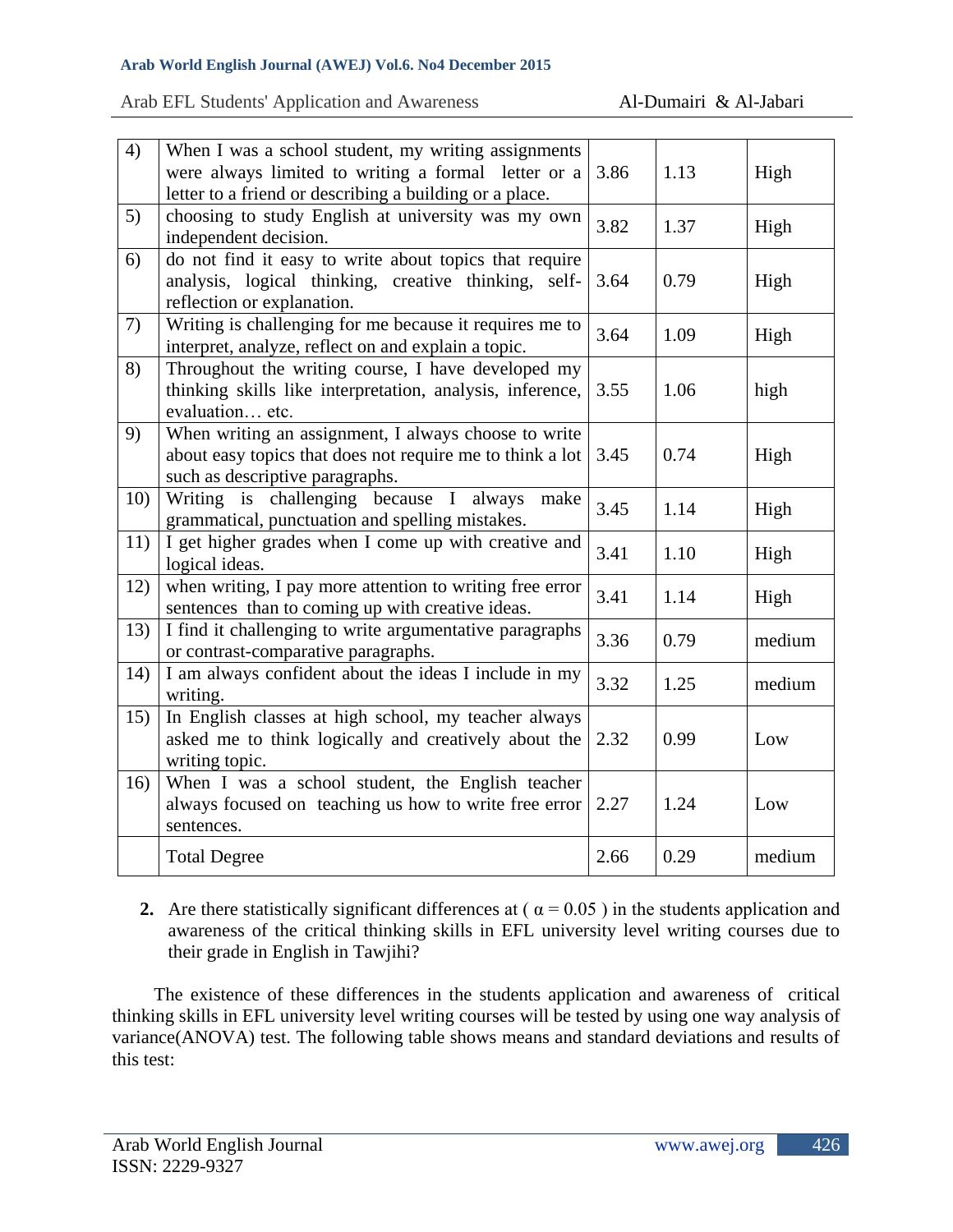## **One way AVOVA results**

| Table 4: The students application and awareness of critical thinking skills in EFL university |  |  |  |
|-----------------------------------------------------------------------------------------------|--|--|--|
| level writing course.                                                                         |  |  |  |

| Source / Scale        | Sum of Squares | df  | Mean Square $ F $ |      | Sig. |
|-----------------------|----------------|-----|-------------------|------|------|
| <b>Between Groups</b> | $\mid$ 0.14    |     | 0.07              | 0.85 | 0.44 |
| <b>Within Groups</b>  | 1.58           | 1 Q | 0.08              |      |      |
| Total                 | .72            |     |                   |      |      |

The previous table shows that there are no statistically significant differences at ( $\alpha = 0.05$ ) in the students application of the critical thinking skills in EFL university level writing courses due to students' grade in English in Tawjihi because the F-value  $= 0.85$ .

Other conclusions handle students' application and awareness of critical thinking skills in writing with regard to their grade categories; (80–89% and 90–100%) is medium but due to grade category(70\_79% ), it is low.

The following table shows means and standard deviations of the students application of the critical thinking skills in EFL university level writing courses due to Grade in English in Tawjihi:

**Table 5:** *Descriptive statistics for the variables*

| Grade in English<br>in Tawjihi |              | Mean | <b>Std. Deviation</b> |
|--------------------------------|--------------|------|-----------------------|
| 70 79%                         |              | 2.41 | 0.31                  |
| 80 89%                         |              | 2.68 | 0.25                  |
| 90 100%                        |              | 2.69 | 0.32                  |
| Total                          | $22^{\circ}$ | 2.66 | 0.29                  |

3) Are there statistically significant differences at ( $\alpha = 0.05$ ) in the students application and awareness of the critical thinking skills in EFL university level writing courses due to students' grade in English II course?

The existence of these differences in the students application and awareness of critical thinking skills in EFL university level writing courses will be tested by using one way analysis of variance (ANOVA) test. The following table shows means and standard deviations and results of this test:

**Table 6:** *One way AVOVA results for students' grade in English II.* 

| Source / Scale        | Sum of Squares | df  | Mean Square $\mid$ F |      | Sig. |
|-----------------------|----------------|-----|----------------------|------|------|
| <b>Between Groups</b> | 0.08           |     | 0.04                 | 0.49 | 0.62 |
| <b>Within Groups</b>  | .63            | 1 C | 0.09                 |      |      |
| Total                 | .72            |     |                      |      |      |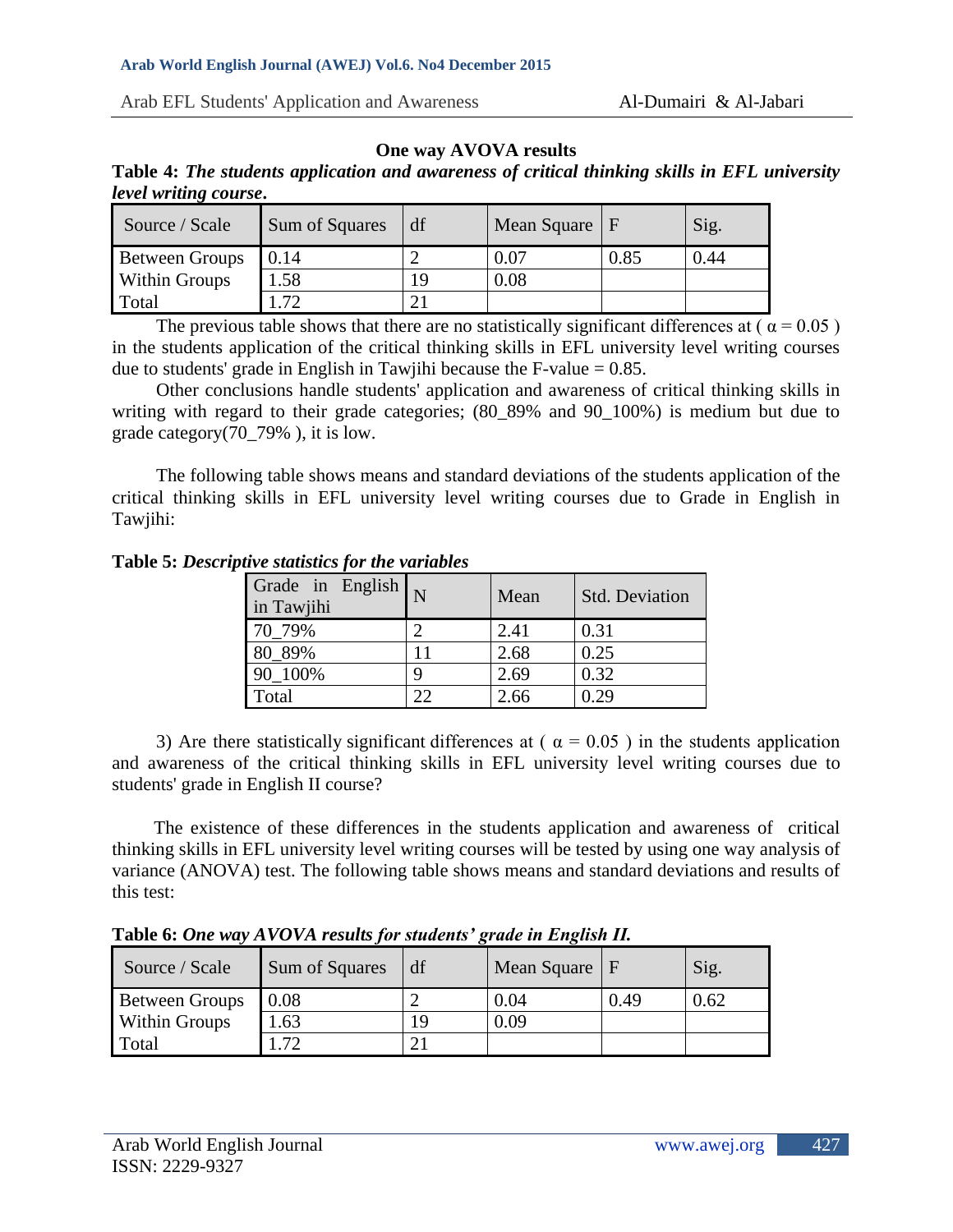The previous table shows that there are no statistically significant differences at ( $\alpha = 0.05$ ) in the students application of the critical thinking skills in EFL university level writing courses due to students' grade in English II.

Another conclusion is that the students application of the critical thinking skills in EFL university level writing courses due to all grade categories is medium.

The following table shows means and standard deviations of the students application of the critical thinking skills in EFL university level writing courses due to grade in English II course:

| $\alpha$ , statistics for the randeles |    |      |                       |  |  |  |
|----------------------------------------|----|------|-----------------------|--|--|--|
| Grade in English<br>102 course         |    | Mean | <b>Std. Deviation</b> |  |  |  |
| 75 79%                                 | 11 | 2.61 | 0.31                  |  |  |  |
| 80_89%                                 |    | 2.68 | 0.26                  |  |  |  |
| 90 100%                                |    | 2.79 | 0.31                  |  |  |  |
| Total                                  | 22 | 2.66 | 0.29                  |  |  |  |

**Table 7:** *Descriptive statistics for the variables*

# **Findings of the study**

In general, results of the study show agreement with the researchers' hypotheses. It is evident that students insufficient performance in college writing is explained by their lack of critical thinking skills and of course influenced by their attitude towards writing as a skill and a process.

## **Students' attitudes towards critical thinking skills and writing:**

Students' responses show clearly that they avoid applying critical thinking skills in their academic writing. When asked to answer the writing test as designed by the researchers, the participating students tended to choose the topic that they are familiar with and so does not require them to think a lot in order to infer, analyze or organize. Instead, most of them (60%) chose the question that asked them to write a descriptive paragraph about their city village, or university largely similar to what they had been taught at high school. This means that the students find it challenging when writing about topics that require analysis, logical thinking, self reflection or explanation, a thing which they highly agreed with in the questionnaire. The researchers interestingly noticed that even those students who chose to write an argumentative paragraph did not devote time for pre-writing activities such as brain storming, mind maps or free writing. This tells that they do not consider thinking as a core part of the writing process.

Generally speaking, students regard writing as a linguistic skill; they see that their ultimate success in writing is all about writing error-free sentences regardless of the ideas. The teacher's feedback here is a factor, for students think that the teacher's feedback is limited to writing error-free sentences. Most of them agreed that they expect high grades if they produce error-free sentences. Such an attitude by the teacher actually demotivates the students to devote more time and effort to thinking critically and creatively. In this regard, one student commented that " the teacher always focuses on my sentence skills and grammar mistakes and pay no attention to ideas. This makes me always depressed and anxious when I write."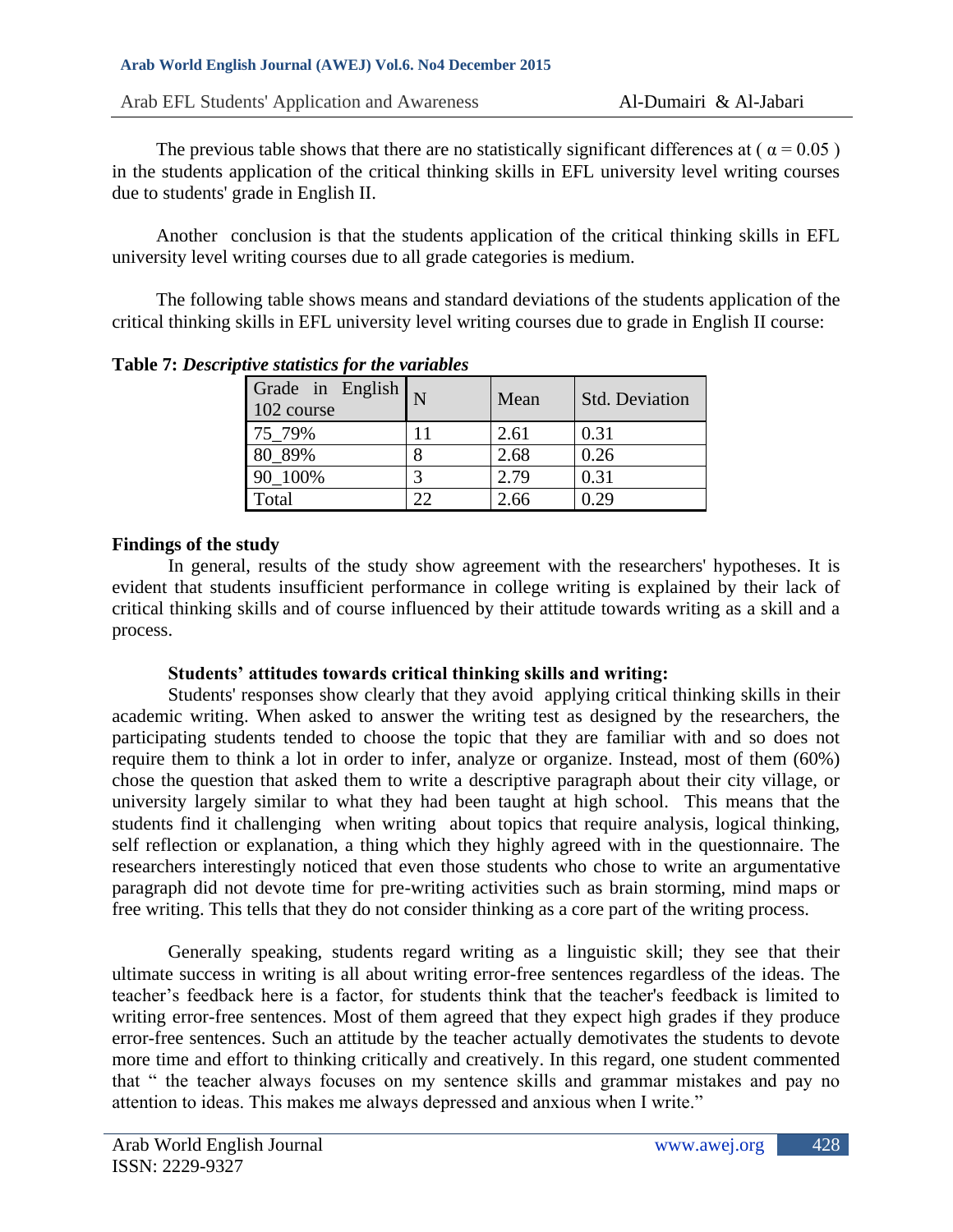Most students agreed that they have developed their thinking skills like interpretation, analysis, inference and evaluation. Yet, this is not highly reflected in their responses to other questionnaire items and the writing test, showing that the students find difficulties when applying these skills. This could be justified by students' limited knowledge of these skills and lack of self-confidence.

Pedagogically speaking, one has to be self-confident when writing creatively. Students have to learn to value their ideas so that they can include them in their writings. Interestingly, a good number of the students indicated that they are not always confident about the ideas they include in their writing.

#### **Students experience of writing at high school**

The students agreed that writing is more challenging at university than it was at high school. This is explained when students also agreed that the writing topics at school were limited to writing a letter or describing something, indicating that their English teachers at high school did not ask them to think logically about the writing topic. They also believe that their high school teachers did not focus on teaching how to write error-free sentences. This all shows that the writing skill is not well-addressed at high school which impairs students ability to do well in academic writing courses at university.

For the purpose of this study, the researchers find it necessary to investigate the statement of general goals for the Palestinian English Language Curriculum "English for Palestine" (see appendix. 3) where a number of goals is related to developing critical thinking skills. Here, it is also stated that the curriculum aims to "develop students' ability to think critically about different social, environmental, and political problems".

Yet, unfortunately these goals of writing are not reflected in teaching English at high school where the teachers' main concern becomes helping students pass the Tawjihi exam which in turn does not assess writing as a thinking process; here the main task on students is always memorizing words and answering grammar questions. The negative effects of the Tawjihi exam are clearly noticed in students' responses to the questionnaire.

## **Recommendations**

With the regard the results of this study, the researchers provide the following recommendations:

- 1- Syllabus designers should consider including materials and activities that help develop students' critical thinking skills in EFL textbooks.
- 2- Teachers should emphasize the idea of writing as a thinking process.
- 3- Teachers should emphasize critical thinking skills in teaching and assessing students' academic writing.
- 4- Teachers should value their students ideas in writing with relatively little emphasis on their linguistic mistakes.
- 5- Further studies may take into consideration a larger sample.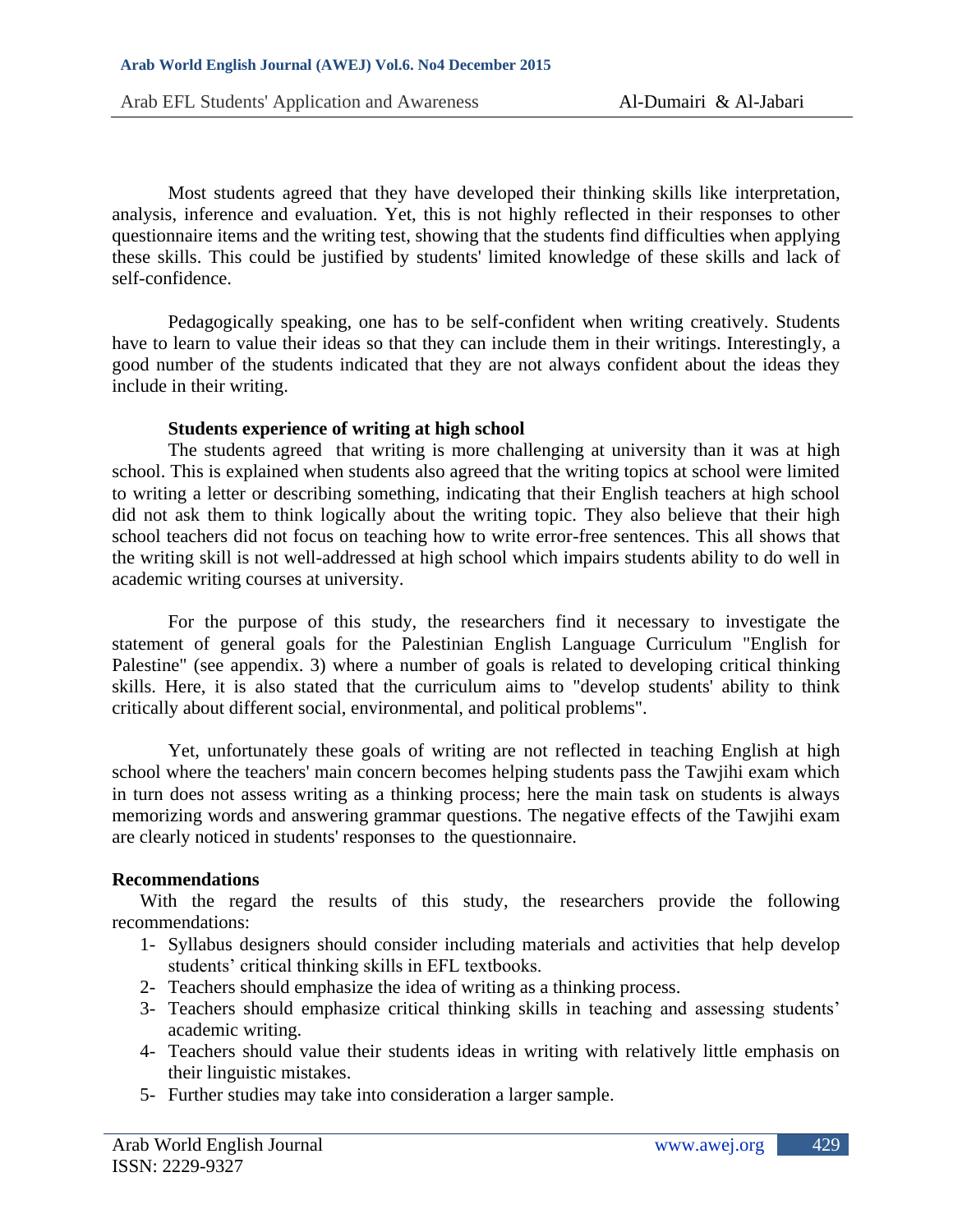- 6- The researchers suggest that further studies may consider gender as a variable when exploring the issue of applying critical thinking skills in EFL writing.
- 7- The researchers recommend that educators at higher education institutions should play an active role in helping students develop their self-confidence.

#### **Conclusion**

All in all, critical thinking skills are core elements in the EFL classroom. There is no doubt that the writing skill requires a lot of thinking on behalf of the students, which entails the teachers to highly consider applying addressing critical thinking skills in their teaching of writing. Students writing can sometimes be described as insufficient and ineffective because of students low level of critical thinking skills application in their writing. Besides learning structures of sentences, paragraphs or essays, students need to learn to value their ideas and think creatively and independently. This will definitely lead to an effective environment to learning in EFL classes in general and academic writing in particular.

#### **About the Authors:**

**Eman Al-Dumairi** is an English language teacher and a freelance translator. She holds a Master's degree in Arabic/English translation from Durham University. She has been teaching English language skills courses as well as translation courses offered by the English department at Hebron University in Palestine. Recently, she has been teaching Arabic as a foreign language. Her main research interests are language, culture, social studies and religion.

**Nida' Alhaq Al-Jabari** has a Master's degree in applied linguistics and TESOL. She has taught English language skills courses at Hebron University. She worked as an English language teacher for the English Microscholarship Program that is run by the Amideast in Palestine.

#### **References**

Allamnakhrah , Alhasan. (2013). Learning Critical Thinking in Saudi Arabia: Student Perceptions of Secondary Pre-Service Teacher Education Programs. *Journal of Education and Learning*, *2* (1), 197-210.

<http://www.ccsenet.org/journal/index.php/jel/article/viewFile/25010/15593>

Al-Masri, Nazmi. (2012). English Language Curriculum Foundations.

[http://site.iugaza.edu.ps/nmasri/files/2011/03/English-language-Curriculum-Foundations-](http://site.iugaza.edu.ps/nmasri/files/2011/03/English-language-Curriculum-Foundations-2012.pdf)[2012.pdf](http://site.iugaza.edu.ps/nmasri/files/2011/03/English-language-Curriculum-Foundations-2012.pdf)

Arapoff, Nancy. (1967). Writing: A Thinking Process. *TESOL Quarterly*, 1(2), 33-39.

Bendriss, Rachid. (2012). Sources of Influence Affecting Adult Arab EAP Students' Critical Thinking. *Arab World English Journal AWEJ,* 3 (3), 35-45.

[http://www.awej.org/index.php?option=com\\_content&view=article&id=127:rachid](http://www.awej.org/index.php?option=com_content&view=article&id=127:rachid-bendriss&catid=29&Itemid=116)[bendriss&catid=29&Itemid=116](http://www.awej.org/index.php?option=com_content&view=article&id=127:rachid-bendriss&catid=29&Itemid=116)

Cambridge online dictionary, a definition of critical thinking

<http://dictionary.cambridge.org/dictionary/english/critical-thinking>